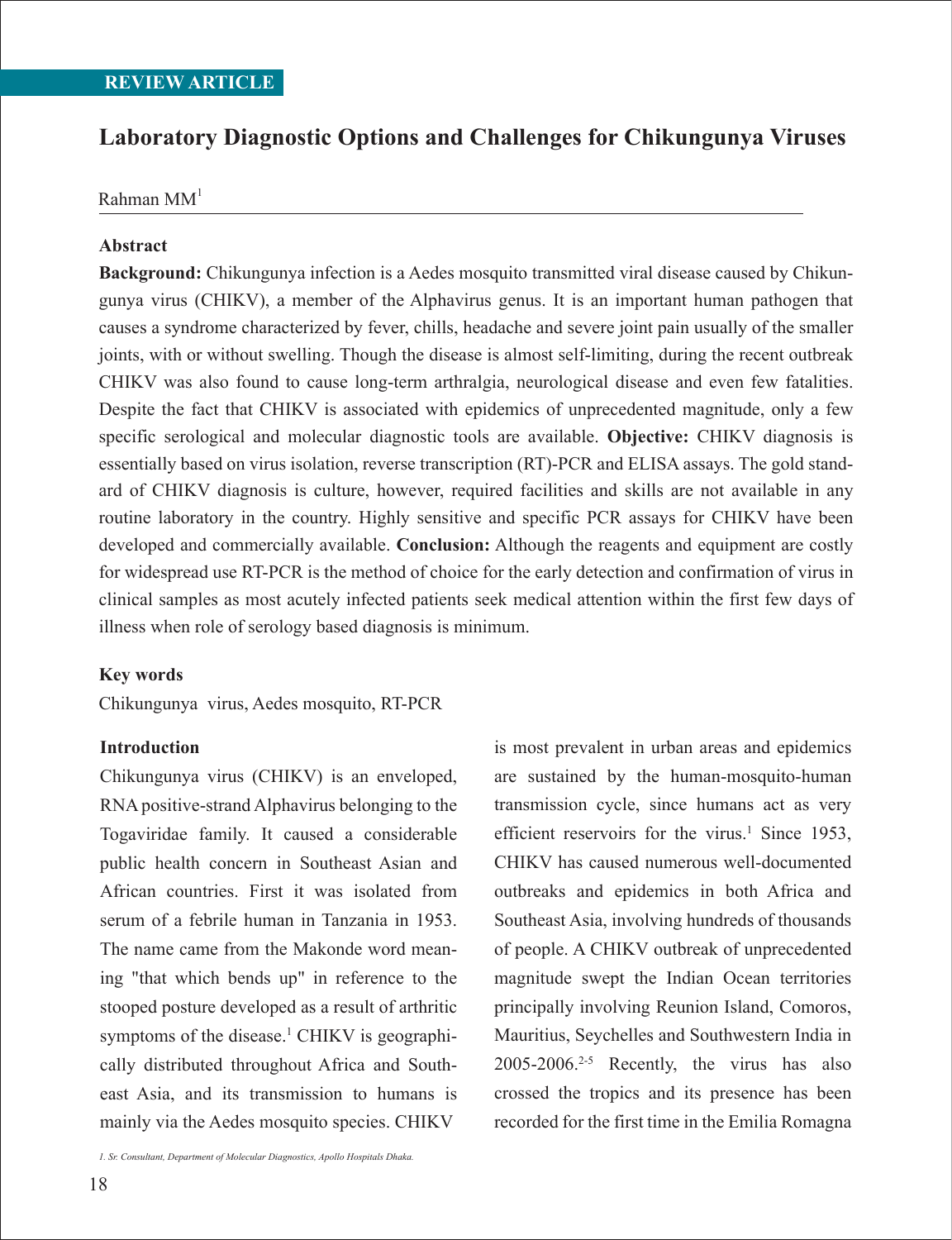Region of northeastern Italy and USA; the Aedes albopictus being implicated as the mosquito vector.6, 7 The exact reasons for the re-emergence of CHIKV in the Indian subcontinent as well as other small countries in the southern Indian Ocean are mysterious. However, the plausible explanations include increased tourism, the introduction of virus into a naive population, viral mutation and lack of vector control.8

The severity of the illness varies, tending to be less severe in children. Most patients recover after a few weeks but a small proportion of individuals may experience chronic joint pain for some years. Deaths related directly to infection with CHIKV have not been documented to date, but CHIKV may be a contributing factor in the death of some individuals with underlying health problems. Polyarthralgia, the typical clinical sign of CHIKV is very painful. Symptoms are generally self-limiting and last 1-10 days. However, arthralgia may persist for months or years. In some patients, minor hemorrhagic signs, such as epistaxis or gingivorrhagia, have also been described. The symptoms are most often clinically indistinguishable from those observed in dengue fever. Indeed, the simultaneous isolation of both dengue and CHIKV from the sera of the same patients has previously been reported, indicating the presence of dual infections.9 It is, therefore, very important to clinically distinguish dengue from CHIKV

infection. In contrast to dengue, hemorrhagic manifestations are relatively rare in CHIKV infection and shock is not typically observed in CHIKV infection. Fever and polyarthralgia are the major symptoms that result in a positive clinical diagnosis. However, in 5% of cases the disease is asymptomatic.<sup>10</sup> Neurological complications, such as meningoencephalitis, hepatic cytolyses, severe lymphopenia, severe dermatological involvement, death and neonatal infections have also been reported in a small proportion of patients during the recent Indian, as well as the French Reunion Island outbreaks.<sup>8,11</sup>

Although not listed as a hemorrhagic fever virus, illness caused by CHIKV can be confused with diseases such as dengue or yellow fever, based on the similarity of the symptoms as discussed above. Thus, the differential diagnosis of these two infections is essential for clinical management and epidemiological study in the tropics. Despite the fact that CHIKV resurgence is associated with epidemics of unprecedented magnitude, only a few specific serological and molecular diagnostic tools are available. A definitive diagnosis of Chikungunya infection can be made only with the aid of laboratory support since clinically, symptoms may resemble those of dengue fever. Laboratory diagnosis is therefore critical to establish the differential diagnosis and enable the initiation of a specific public health response.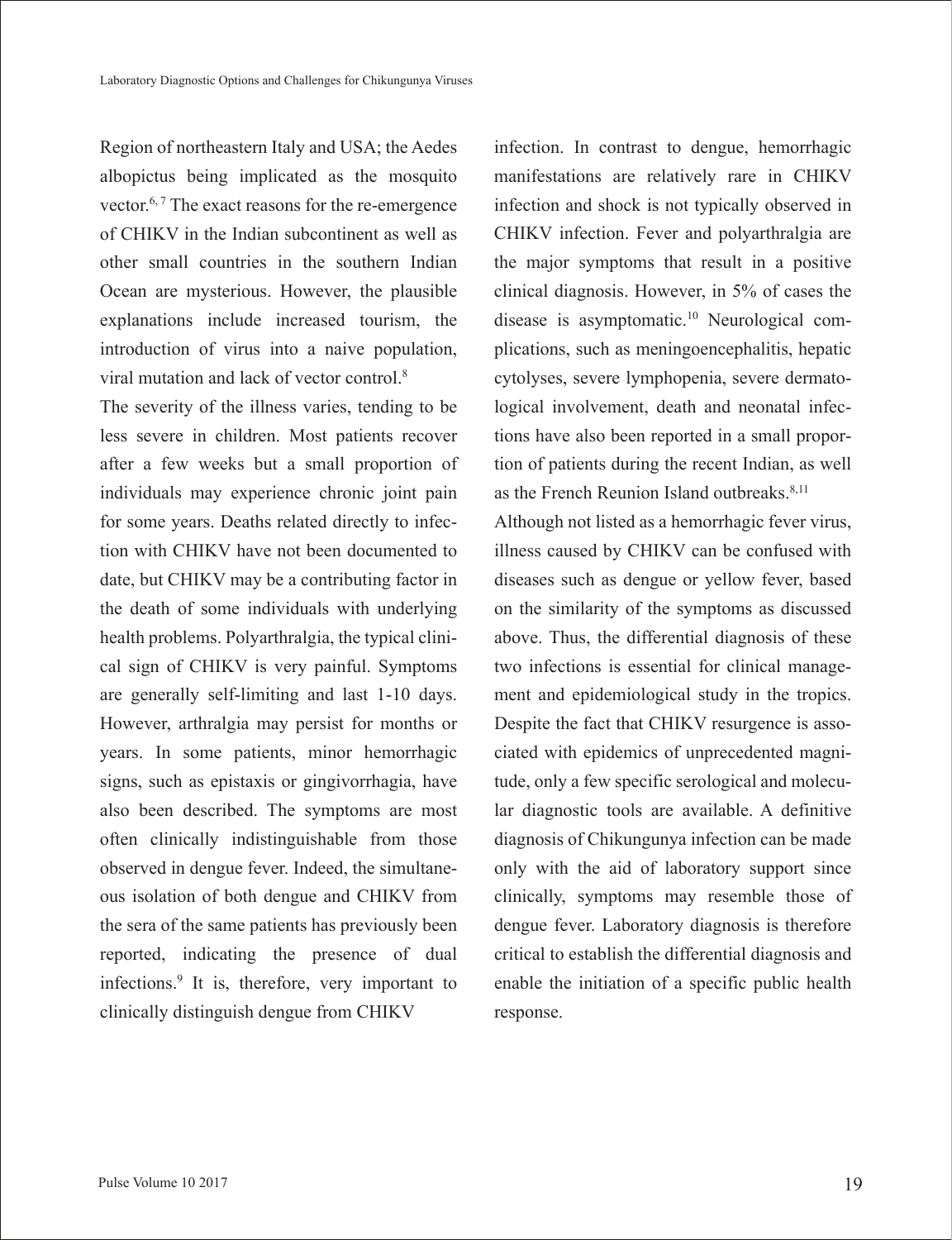#### **Laboratory Diagnosis**

Three main laboratory tests are used for diagnosing CHIKV infection: virus isolation, genomic detection by PCR-based methods and serological tests for demonstration of virus-specific antibodies.

### **Virus Culture and Isolation**

Virus isolation is the most definitive test and is considered to be the gold standard, unfortunately, it is not undergoing in the country. Detection of virus is dependent on virus isolation from the blood of viremia patients or infected tissues. The isolation of CHIKV is comparatively more simple and effective owing to the highly cytopathic and fast-growing nature of the virus, which will grow to very high titers.<sup>12</sup> CHIKV replicates in various cell lines, including insect cells, for example, C6/36, nonhuman viz, Vero, chick embryo fibroblast-like cells, BHK21, L929 and Hep-2 cells, and human cell lines, for example, HeLa, MRC5 in which it will often induce a significant cytopathic effect. Human epithelial and endothelial cells, primary fibroblasts and, to a lesser extent, monocyte- derived macrophages, are susceptible to infection and permit viral production. By contrast, CHIKV does not replicate in lymphoid and monocytoid cell lines, primary lymphocytes and monocytes, or monocyte-derived dendritic cells.12 However, the isolation process is time-consuming and the degree of success is dependent on a number of complicating factors, for example, time of collection, transportation, maintenance of cold chain, storage and

processing of samples. Further, for virus culture BSL-3 laboratory is required to reduce risk of virus transmission.

### **Molecular diagnosis**

RT-PCR technique for diagnosing CHIKV has been developed using primer pairs amplifying specific components of three structural gene regions, Capsid (C), Envelope E1 and E2, and part of nonstructural protein (NSP)1.<sup>13,14</sup> Both gel-based conventional PCR and one step real time PCR kits are now available to detect CHIKV in the serum or plasma. Conventional PCR test systems are time consuming and laborintensive, with a very high risk of contamination primarily due to post-PCR handling leading to carry over. All real-time PCR systems rely upon the detection and quantitation of a fluorescent reporter, the signal of which increases in direct proportion to the amount of PCR product in a reaction. The real-time RT-PCR technique has been used to detect an amplicon that is amplified during the PCR cycling, in real time. The development of fluorogenic PCR utilizing 5'-3' nuclease activity of Taq DNA polymerase made it possible to eliminate post-PCR processing, such as visualization in agarose gels. All of these advantages are due to the nature of the amplification reaction and the availability of instruments able to perform both thermocycling and fluorescence detection.15 Real - time loop- mediated isothermal amplification (RT-LAMP) assay has also been found to be a useful molecular tool for rapid diagnosis.16,17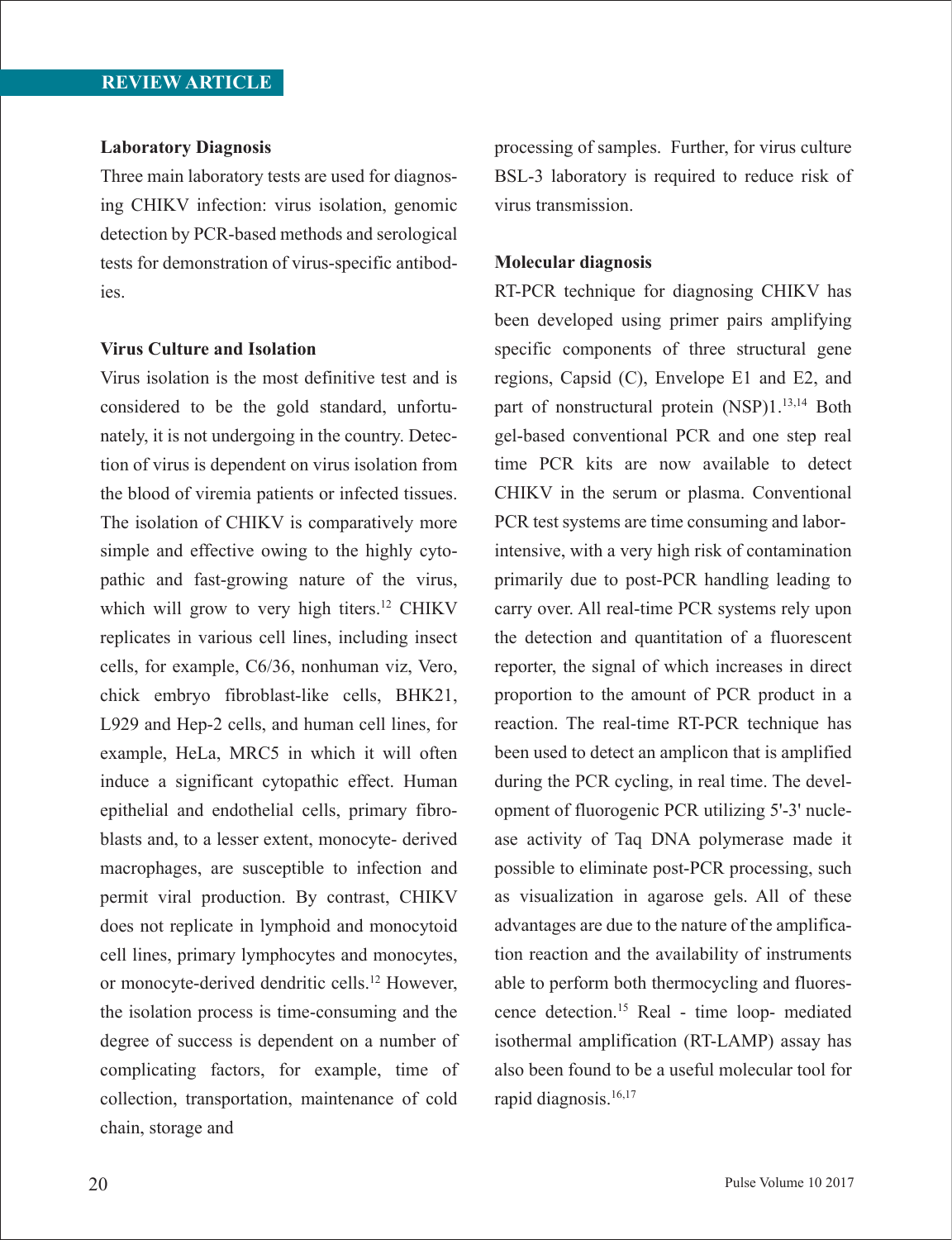### **Serological Diagnosis**

Serodiagnosis of CHIKV relies on the demonstration of a four-fold increase in Chikungunya IgG titer between the acute and convalescent phase sera. However, obtaining paired sera is usually impractical. Alternatively, the demonstration of IgM antibodies specific for CHIKV in acute-phase sera is used in instances where paired sera cannot be collected. The most commonly used test is the IgM capture (MAC)- ELISA.18,19 Cross-reaction with other Alphavirus antibodies such as ONNV and SFV usually limits the application of MAC-ELISA as a confirmatory test. A positive result supplemented with neutralization is taken as definitive proof for the presence of CHIKV. However, as already discussed, it is not always practical to adapt these approaches for routine and early detection. Therefore, a molecular approach based on reverse transcription (RT)-PCR technologies is useful for early confirmatory diagnosis prior to the appearance of IgM antibody.

### **Laboratories working on CHIKV in Bangladesh**

Molecular lab of Apollo Hospitals Dhaka first started simultaneous detection and differentiation of chikungunya and dengue by RT-PCR at time of clinical presentation and soon received huge number of requests from clinicians. Out of 1500 susceptive cases with fever during June 29 to October 31 this year 601 cases of chikungunya and 236 cases of dengue was confirmed. Institute of Epidemiology, Disease Control and Research (IEDCR),

Bangladesh is also detecting chikungunya virus by RT-PCR with the help from CDC, USA. Later on Square Hospital, DNA solutions and ICDDRB also started RT-PCR to detect chikungunya virus from blood at time of clinical presentation.

### **Importance of CHIKV Diagnosis**

The appropriate laboratory test for diagnosing CHIKV depends on the duration of patient's symptoms. Symptoms generally last for 3 to 5 days, during which viremia is present and can be confirmed by virus culture and isolation, polymerase chain reaction (PCR) and antigen detection tests. RNA and antigen from nonviable virus are also detectable for few days thereafter. CHIKV IgM antibodies become detectable around 5 days' post fever, and persist for 3 to 6 months. By 10-14 days, IgG is present. Most laboratories in developed countries quickly diagnose CHIKV by using molecular methods, mainly for travelers to the endemic countries. However, within endemic regions, the resourcelimited countries where most of the people at risk reside, diagnostic capacity for CHIKV remains unsatisfactory.

Many other common tropical infections, like dengue, malaria, typhus, and leptospirosis present as non-specific fever in a similar way to CHIKV. These may be difficult to differentiate without laboratory help. Although there are no antiviral or vaccines available for CHIKV, still there are several advantages to diagnose the infection. Patients usually remain undiagnosed, yet many are empirically and unnecessarily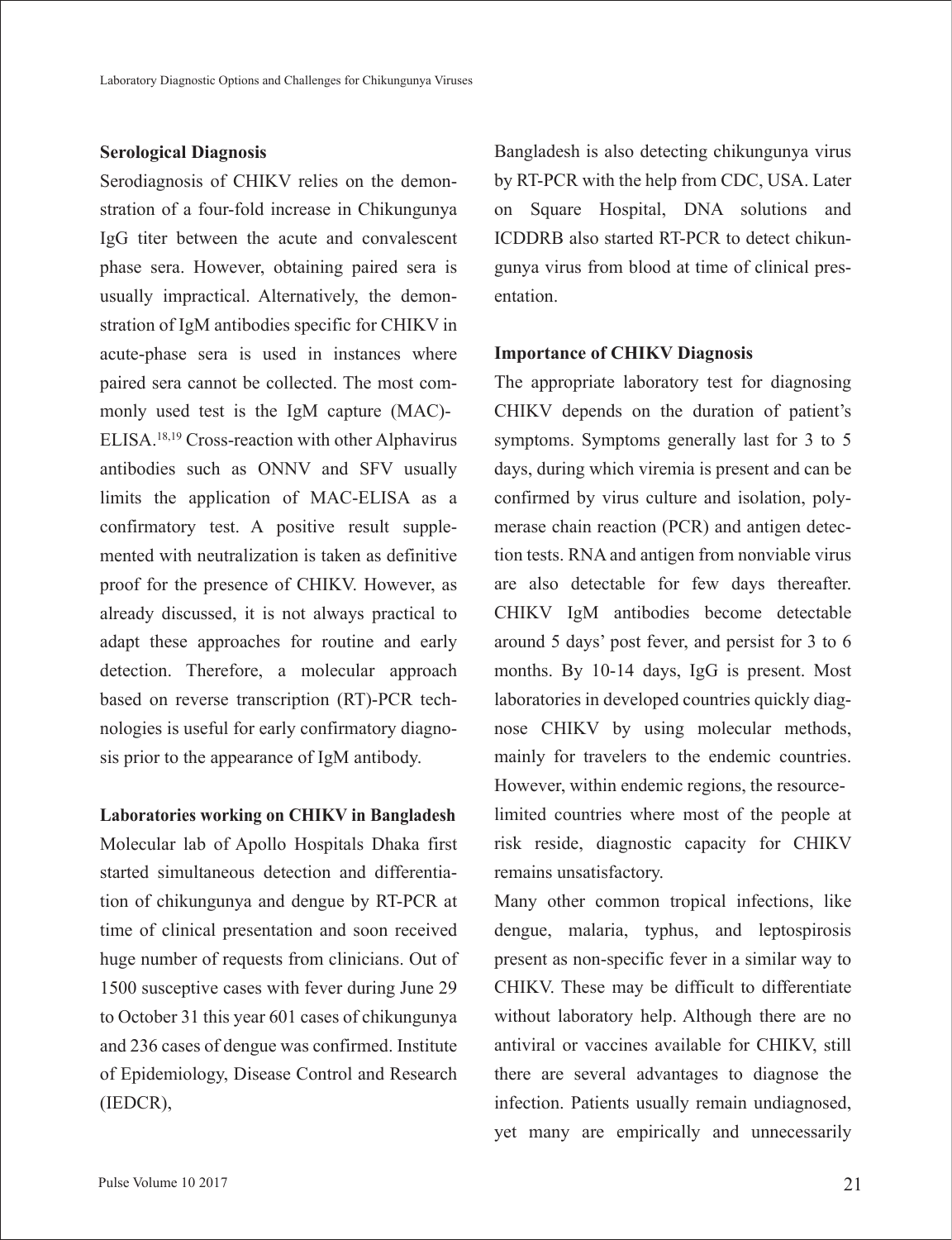given antimicrobials.20 This leads to wastage of resources and may contribute to antimicrobial resistance. Secondly, early diagnosis of CHIKV would result in interventions for early vector control to prevent further spread. Further, effective surveillance of emerging diseases in developing countries, can alert the global community to potential threats, such as current network for avian influenza surveillance. Finally, if the exact burden of CHIKV is known, resources are likely to be appropriately allocated for developing therapies, vaccines and other control strategies.

## **Problems with current diagnostic modalities for CHIKV**

The gold standards of CHIKV diagnosis is culture and isolation.21,22,23 Unfortunately, virus isolation requires facilities and skills which is not available in the country. Highly sensitive and specific PCR assays for CHIKV diagnosis have been described, but the reagents and equipment are costly for widespread use.<sup>24,25</sup> Efforts are going on to develop sensitive and rapid antigen based assays comparable to the sensitivity and specificity of RT-PCR (Tatsuo Shioda personal communication).

Serological diagnosis by detecting IgM or IgG antibodies is more widely used as it is relatively cheaper and easier to perform. The disadvantage of antibody testing is the possibility of crossreacting with other alpha viruses and it will be much problematic in our community as dengue is already endemic. Therefore, CDC, USA recommended to do plaque reduction

neutralization test to confirm positive IgM ELISA test. IgM antibodies may persist for 3 to 6 months; a single raised IgM may indicate recent past infection rather than acute infection. On the other hand, to see four-fold rise of IgG antibodies paired sample collection is needed which is not possible most of the time.

Commercial IgM assays using recombinant CHIKV protein in ELISA and ICTs have been developed.26 However, most CHIKV patients present within a few days of symptom onset, before IgM is present. When some kits were tested in clinical settings, sensitivities for diagnosing acute CHIKV infection by IgM detection were just 4% to 22%, when compared with PCR.27,28 Detection of IgM after 1 week rose to more than 80%, but this retrospective diagnosis is less useful for clinicians. $27-29$  Therefore, these currently available assays are unsuited for diagnosing acute CHIKV in most cases. Moreover, the performance of commercially available IgM assays varieswidely (Table 1).30

### **The ideal test for acute CHIKV infection**

The ideal test should have the characteristics recommended by WHO: affordable, sensitive, specific, user-friendly (minimal training required), rapid and robust in different climates, equipment-free (referring to electricity- dependent machines), and delivered to those who need it.31 In this respect PCR testing faces significant challenges as it is not cheap, technology needs equipment and special training. As most acutely infected patients seek medical attention within the first few days of illness, the ideal test should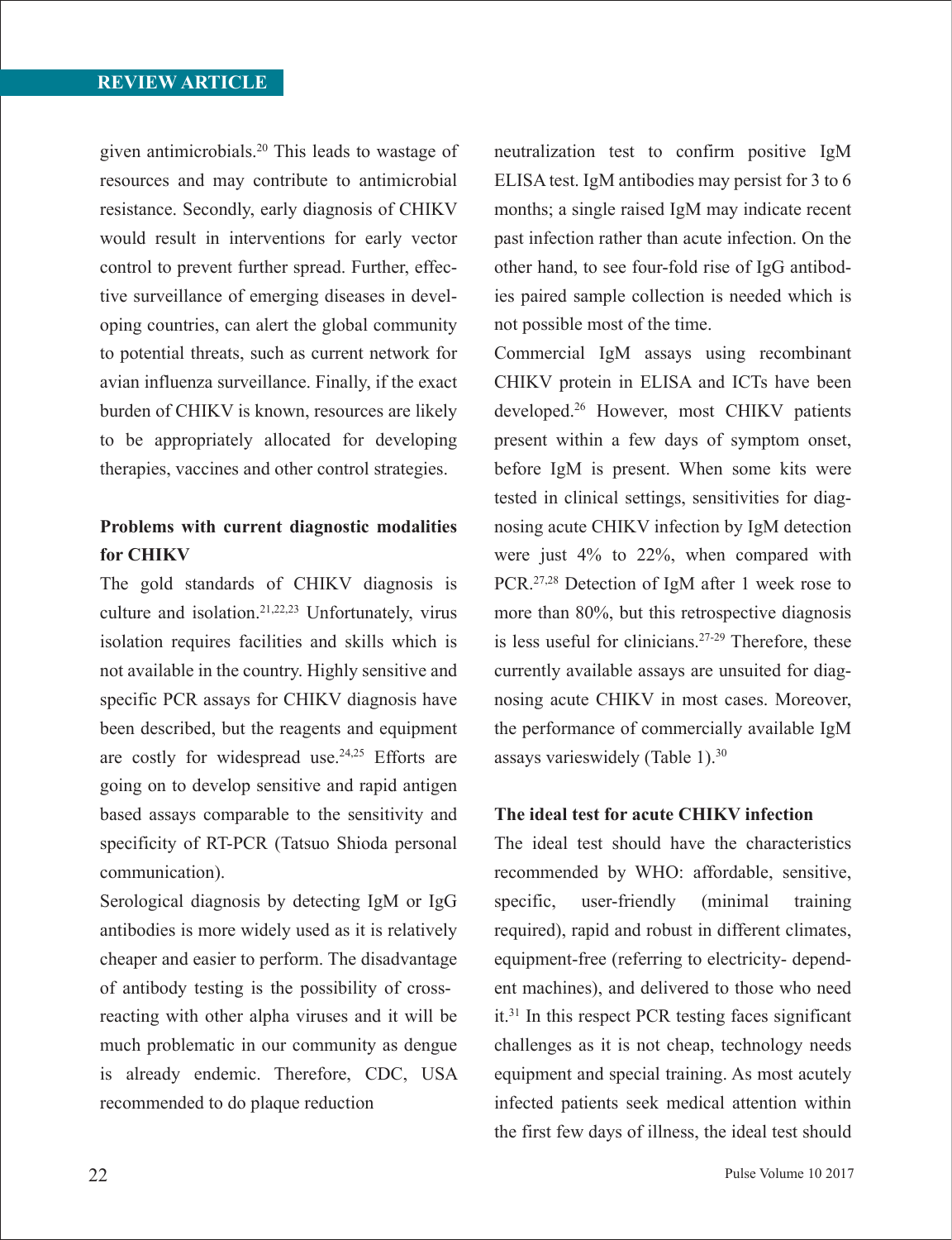| <b>Manufacturer</b> | <b>Assay</b>           | <b>Type</b>  | Performance  |
|---------------------|------------------------|--------------|--------------|
|                     |                        |              |              |
| Euroimmun           | Anti-CHIKV IgM         | <b>IFA</b>   | High         |
| Euroimmun           | Anti-CHIKV IgM         | <b>ELISA</b> | High         |
| Inbios              | CHIKjj Detect MAC      | <b>ELISA</b> | High         |
| Abcam (NovaTec)     | Anti-CHIKV IgM human   | <b>ELISA</b> | Inconsistent |
| Genway (NovaTec)    | CHIKV IgM u-capture    | <b>ELISA</b> | Low          |
| <b>CTK Bioteck</b>  | RecombiLISA CHIK IgM   | <b>ELISA</b> | Low          |
| SD Diagnosis        | CHIKa IgM              | <b>ELISA</b> | Low          |
| <b>CTK</b> Biotech  | On-site CHIK IgM Combo | Rapid        | Low          |
| SD Diagnosis        | SD BIOLINE CHIK IgM    | Rapid        | Low          |

**Table1: CDC, USA evaluation of commercially available chikungunya virus IgM antibody assays**

medical attention within the first few days of illness, the ideal test should detect RNA or antigen. So, RT-PCR is the method of choice until availability of antigen test which is a more realistic aim.

### **Conclusion**

The ongoing spread of CHIKV is an example of the globalization of infectious disease. Thus there is importance of understanding the dynamics of CHIKV infection, its immune response and the type and limitations of the assay used in the design of diagnostic assays. We hope further advances in diagnostics will bring benefit to all those at risk.

### **References**

1. Peters C, Dalrymple J. Alphaviruses. Fields BN, Knipe DM (editors). Fields Virology. 2nd ed. New York, USA:Raven Press; 1990.p713-61.

2. Muyembe-Tamfum JJ, Peyrefitte CN, Yogolelo R, Mathina Basisya E, Koyange D, Pukuta E, et al. Epidemic of Chikungunya virus in 1999 and 2000 in the Democratic Republic of the Congo. Med. Trop, 2003; 63, 637-8.

3. Pastorino B, Muyembe-Tamfum JJ, Bessaud M, Tock F, Tolou H, Durand JP, et al. Epidemic resurgence of Chikungunya virus in Democratic Republic of the Congo: identification of a new Central African strain. J. Med. Virol, 2004; 74(2): 277-82.

4. Laras K, Sukri NC, Larasati RP, Bangs MJ, Kosim R, Djauzi, et al. Tracking the re-emergence of epidemic Chikungunya virus in Indonesia. Trans. R. Soc. Trop. Med. Hyg, 2005; 99(2): 128-41.

5. Ravi V: Re-emergence of Chikungunya virus in India. Ind. J. Med. Microbiol, 2006; 24(2):83-4.

6. Angelini R, Finarelli AC, Angelini P, Po C, Petropulacos K, Macini P,et al. An outbreak of chikungunya fever in the province of Ravenna, Italy. Euro Surveill, 2007;12(9): E070906.1.

7. Fischer M, Staples JE. Chikungunya virus spreads in the Americas —Caribbean and South America, 2013-2014. MMWR, 2014; 63(22):500–1.

8. Schuffenecker I, Iteman I, MichaultA,Murri S, Frangeul L, Vaney M-C, et al. Genome microevolution of Chikungunya viruses causing the Indian Ocean outbreak. PLoS Med,2006; 3(7): e263.

9. Myers RM, Carey DE: Concurrent isolation from patient of two arboviruses, Chikungunya and dengue type 2. Science,1967; 157(3794): 1307-8.